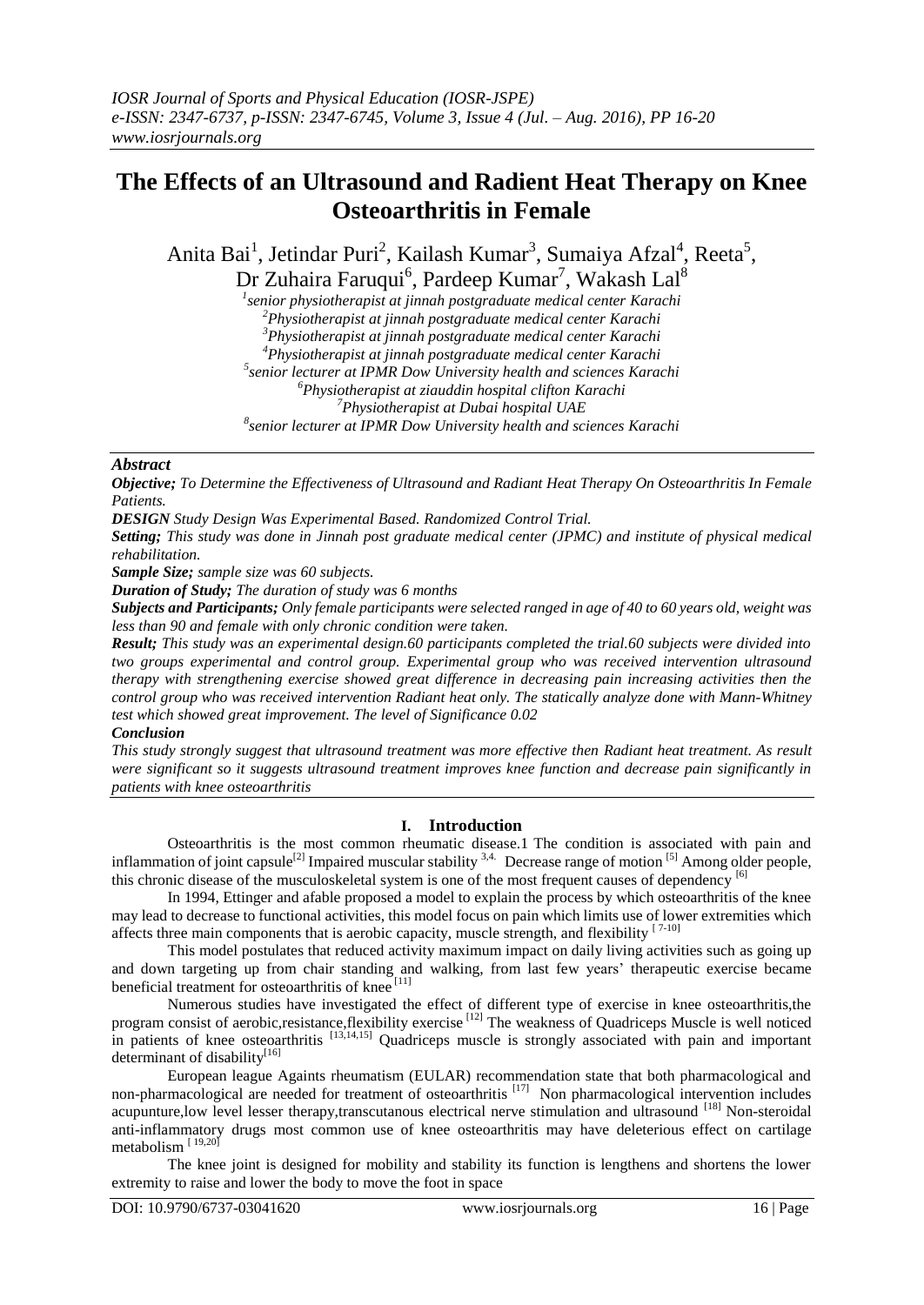Along with hip and ankle it supports the body when standing and it is primary functional unit in walking climbing running and sitting activities

The bones of the knee joint consist of distal femur with its two condyles the proximal tibia with its two tibial plateaus and large sesamoid bone in the quadriceps tendon,patella.

The knee joint is biaxial joint,modified hinge joint with two interposed menisci supported by the ligaments and muscles.

Anteroposterior stability is provided by the cruciate ligaments,mediolateral stability is provided by medial lateral collateral ligaments

The convex bony partner is composed of two asymmetrical condyles on the distal end of femur the medial condyle is larger than the lateral condyle which contributes locking machanism of knee joint

The concave bony partner is composed of two tibial plateaus on the proximal tibia with their respective fibrocartilagious menisci the medial plateau is larger than lateral plateau Menissci improve the congruency of the articulating surfaces The rotation that occurs between the femoral condyles and tibia during final degree of extension is called the locking,scew home machanism The patella is a sesamoid bone in the quadriceps tendon,it is embedded in the anterior portion of joint capsule connected to the tibia by the ligamentum patella many bursae surround the patella The aligment of the patella in the frontal plane is influenced by line of pull of quadriceps muscle group by its attachment to the tibial tubercle by the patellar tendon,the result of these two forces is a browstring effect on patella cousing it to track laterally The Q Angle is formed by two intersecting lines one is from anterior superior iliac spine to the mid patella other is from tibial tubercle through the mid patella The normal Q Angle which tends to be greater in women then the men Structurally an increased Q Angle occurs with wide pelvis,femoral anteversion,coxa vara,genu valgum,lateraly displaced tibial tuberosity,pronated subtalar joint. Knee joint center moves medialy relative to the foot during weight bearings activities also increases Q Angle A weakness of hip abductors and external rotators may result in adduction of femur and valgus at the knee contribute to increased medial rotation The quadriceps femoris muscle group is the only muscle crossing anterior to the knee it is prime movers for knee extention, hamstrings and the soleus muscle control knee extention by pulling tibia posteriorly The hamstings muscles are primary knee flexors also influences the rotation of tibia on the femur hamstring is two joint muscle they contract more efficiently during hip flexion and knee flexion  $[21]$  In a study done by Maohsiung et al (2005) on 120 subjects.where they determined use of ultrasound to increase effectiveness of isokinetic muscle stregthening exercise for the treatment of osteoarthritis where they formed four groups.1 received isokinetic muscular strenthening exercise group 2 received isokinetic exercise with continous ultrasound group 3 received isokinetic exercise with pulsed ultrasound and group 4 was control group.They were concluded that changes in ambulation speed in addition changes in ROM and decrease pain group 2,3 had significant improvement and increase effectiveness of isokinetic exercise for functional improvement of knee pulsed ultasound has greater effect then continuous ultrasound [22]

In a study done by Gail D et al (2000) In a study done by Judith Falconer PHD (2005) determined effect of ultrasound on mobility in osteoarthritis of knee Randomised control Trail 35 subjects were selected they determine ultrasound increases soft tissue extensibility may be effective adjunct in treatment of knee contacture secondry to connective tissue extensibility<sup>[23]</sup>

### **Objective**

- To determine the effectiveness of ultrasound with strenthening exercise in comparison with radiant in pain managment
- To determine the effect on ADL activities
- To determine the effect on healthy life style

### **Hypothesis**

### **Experimental Hypothesis**

Ultrasound along with strenthening exercise decrease more pain increase functional activities in osteoarthritis as compared to radient heat with strenthening exercise

### **Null Hypothesis**

Ultrasound along with strenthening exercises not decrease pain and increases functional activities in knee osteoarthritis as compared to radiant heat with strethening exercise.

# **Oprational Definations**

### **Oseoarthritis of knee joint.**

Osteoarthritis is maked by two localized, pathological features, the progressive destruction of articular cartilage of bone at the margins of knee joint. The disease process of OA confines itself to the affected joint. However, the impaiement, functional, limitation, and disability related to OA can reach for beyond the perimeter of articular cartilage and subchondral bone<sup>[24]</sup>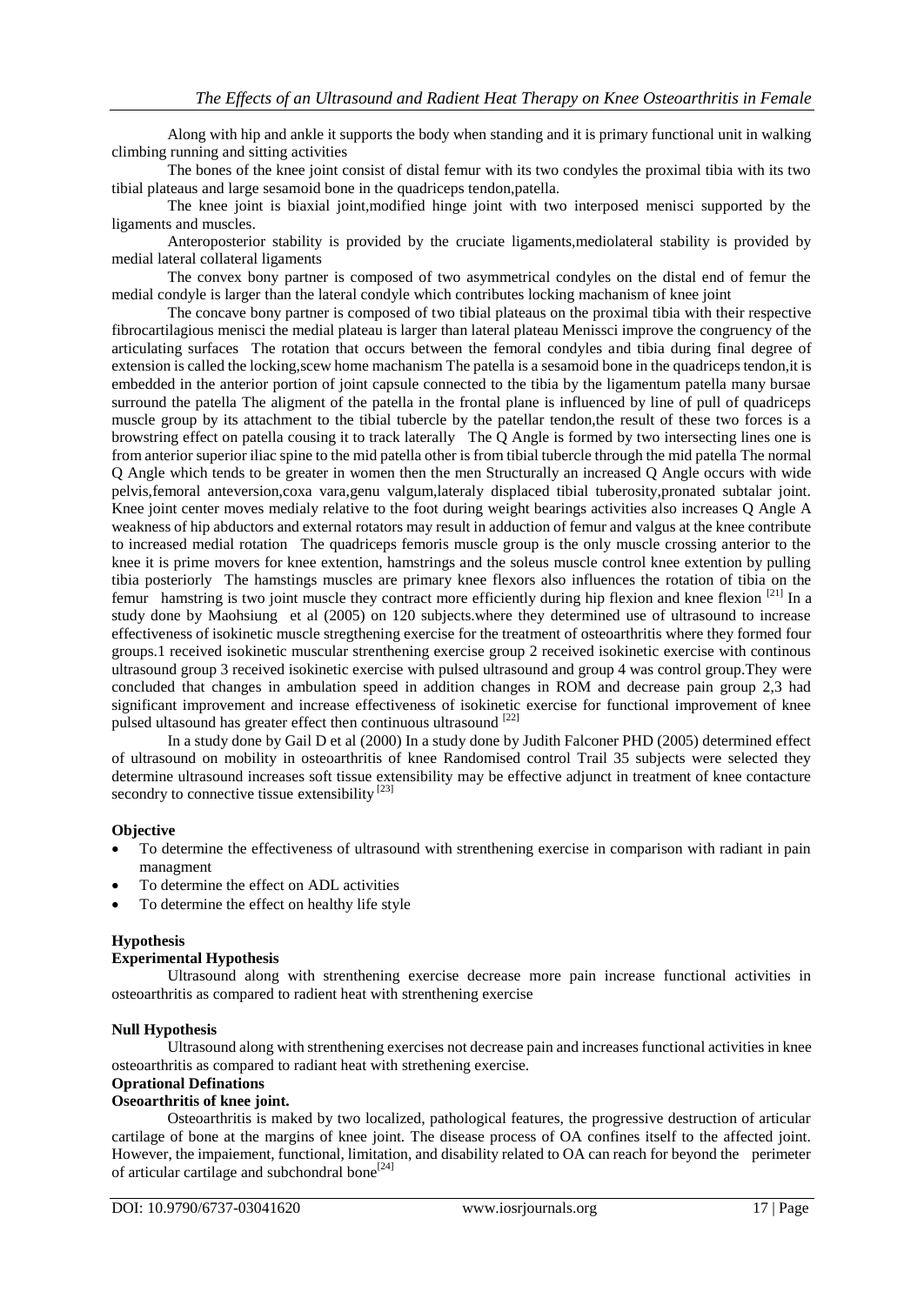## **Therapeutic Ultrasound**

Ultrasound therapy intervention delivered mechanical vibration using an ultrasound device at frequencies between 1.0-3.0 MHz

Crieria for optimal dose: intensity 0.1-3W/cm2, continuous or pulsed output, treatment time between 3-20 minutes and doses between 18-540 joules per session. these doses are based on those commonly reported in clinical literature as optimal dose range has to yet to be established  $^{[25,26]}$ 

### **Visual Analogue Scale:**

VAS is a chart with the scale marked 0-10 on it. Patients mark on it considering the intensity of pain, '0' representing 'no pain' and '10's 'maximum pain. The pain rating was done by the patient on the basis of the pain felt by him or her before and after the treatment sessions<sup>[27]</sup>

## **Study design:**

Randomized Control Trial

### **Source of Data:**

Study was conducted in Physiotherapy OPD in Jinnah post graduate medical center(JPMC) and Institute of Physical Medicine and Rehabilitation of DOW (IPMR)

**Duration of study:** six months **Sampling Technique:** Simple random sampling. **Sampling Methods:** Subjects was randomly allocated into two groups Experimental group U/S with Straitening Exercise Control group RADIENT Heat with Strengthening Exercise

# **Sample size**

A sample of 60 patients was inducted in the study

### **Inclusion criteria**

- Only female patients with age >40 up to 60
- Unilateral and Bilateral (Both) knees osteoarthritis was taken
- Only chronic stage
- The Patients weight should be less then <90

### **Exclusion Criteria**

- All male patients
- Acute stage
- Below age of 40
- Weight  $> 90$

### **Data collection Tool**

Patients Related Knee osteoarthritis = Assessment Form Visual Analog Scale =Evolution of Pain

### **Data Collection Procedure**

An assessment form was used for data collection. The purpose of this study was explained and written informed consent was obtained from all the participants. The Subjects were assessed before any intervention by seeing, muscle spasm, loss of movement joint stiffness ADL activities before and after treatment. The (VAS) and (ADL) activates was used to assess the subjects to compare results.

### **II. Data Analysis**

Data was analyzed by applying Mann-Whitney U test will be used in ordinal scale to see pain. Different subjects study design test was used to analyze data in order to compare the change of out come before and after applying the intervention on both groups; Experimental group on which ultrasound and strengthening exercise was applied and on control group Radiant and strengthening was applied. Data showed significant improvement in pain after two weeks programe conducted on female patients only. Mann-Whitney U Test Showed significant result 0.02 that was checked on Microsoft Excel 2007.Thus we accept experimental hypothesis and reject null hypothesis.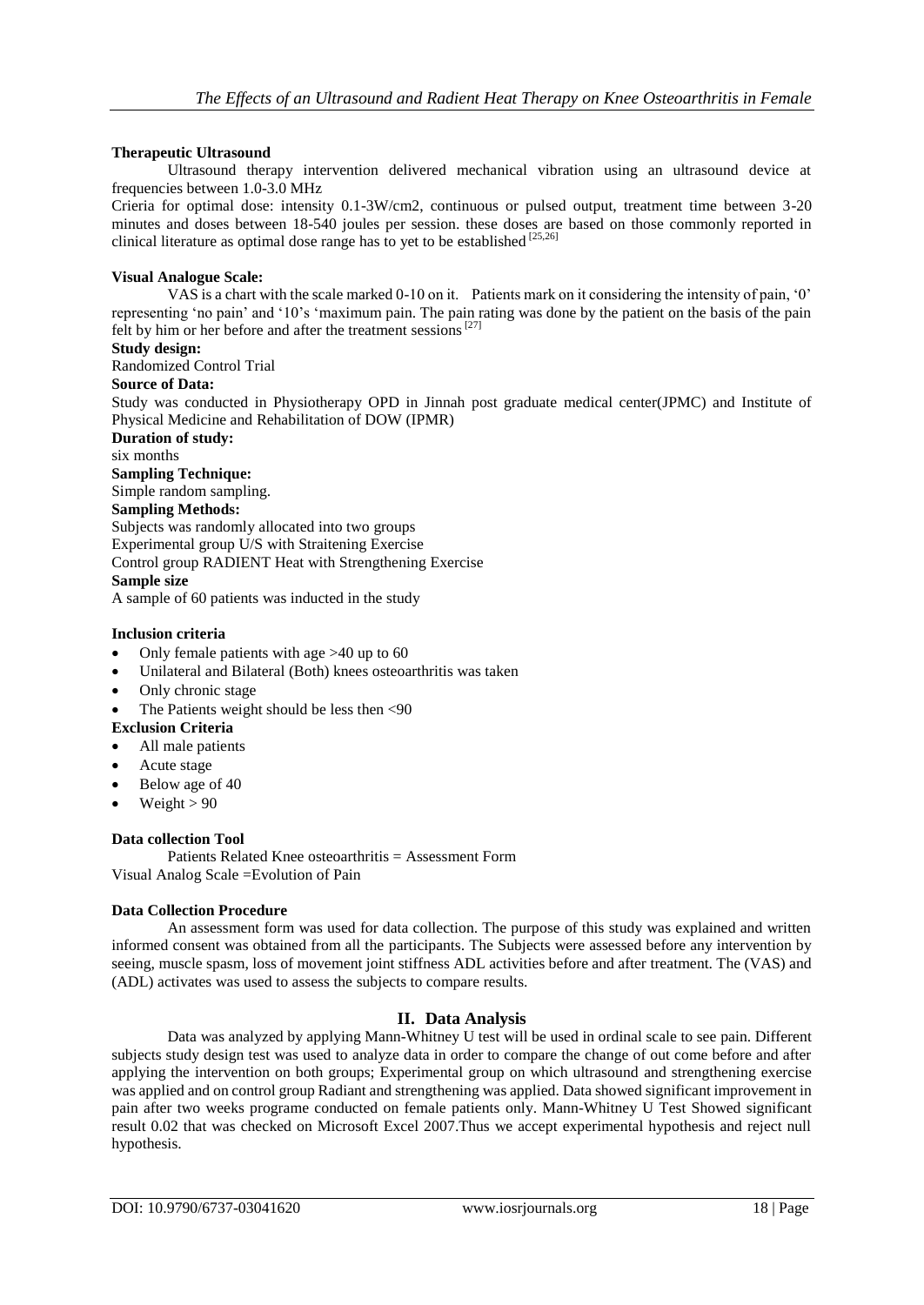### **III. Result**

The study was an experimental design, to analyze the result from the experiments, Mann-whitely test was used. Mann - Whitney U test simply campers the results from each group to see if they differ significantly. Mann-Whitney 'U' test shows probability p both groups. One was the experimental group who received treatment intervention of ultrasound with stretching exercise other one was the control group who received treatment intervention of radiant heat, when compared both of those intervention the experimental group showed 0.02 level of significant. when calculating this test end up with the numerical value, 'U' which we look up in the probability tables associated with the Mann- Whitney tests this level of significance is also was cheked Microsoft excel 2007. thus we accept the experimental hypothesis which states that ultrasound is batter then radiant heat in knee OA of elderly patient.

### **IV. Discussion**

After one month of intervention significantly greater improvement was observed in the experimental then the control group for the following variables; arthritic pain, walking and low back flexibility. in patients with the chronic knee pain and weakness of quadriceps result in progressive shortening of periarticular and connective tissue and flexion contracture of the arthritic knee. It may become fibrotic, contracted, and shortened when subjected to immobilization or inactivity due to arthritic join pain resulting in joint capsule contracture and limited ROM, slow sustained stretching was perfumed to treat arthritis knees slower sustained stretching was performed, Golgi tendon organs, which lie in series with extrafusal muscle fibers, resulting in muscle relaxation. its seemed that ultrasound therapy along with the stretching exercises exhibits statistically significant effects, ultrasound therapy which delivered mechanical vibration using ultrasound device at frequencies between 1.0-3MHz. this studies supported the hypothesis that ultrasound Therapy along with stretching exercise were more effective then radiant heat on pain in knee osteoarthritis. Subjects were assessed before and after physical therapy intervention which showed a significant difference in decreasing pain and increasing the activities. there was significant difference was found in the pain on visual analogue scale. 60 subjects were selected for the study which was divided into two equal groups was assessed visual analog scale. After the treatment for the one month the patients were re assessed and data was analyzed by using Mann - Whitney U test which showed 0.02 level of significance

### **Synopsis of Result:**

Result from Mann Whitney test was performed which is confirmed by Microsoft excess 2007. The data was found to be significant at the level of  $p<0.01$  so this test showed level of significant 0.02. This shows that ultrasound is more effective than radiant heat in treating the patient with osteoarthritis because there was significant difference noted before and after the value of the patients with ultrasound.

### **V. Conclusion**

The result of study strongly suggest that Ultrasound therapy with exercise is more effective then Radient heat intervantion.As result is significant so it suggest that ultrasound therapy treatment improves knee function and decreases pain.

### **Exercise**

During each appointment objects underwent an exercise programme. The performing isometric exercise of the quadriceps muscles. Quadriceps-muscle strengthening is a common goal in the management of osteoarthritis, preventing disuse atrophy and protecting against further progression of degenerative processes<sup>[28]</sup>

Quadriceps-strengthening exercise were performed using metallic interchangeable weights fastened to the ankle of the effected leg. the delorme and watkins principle of 10-repetitive maximum (10RM) was used to determine and standardize the weight used by each subject  $[29]$  subjects sat on the edge of a plinth with the back fully supported and the two hands holding the edges of the plinth. Subjects performed isometric knee extebsion exercises from a starting position of  $0^{\circ}$  knee flexion. the subject was helped by an investigator lift the weight from 90° to 180° extensions. the extension was sustained for 10 seconds (isometric) before the leg was lowered (with help, if required) and rested for 5 seconds. subjects the exercise 10 times to make one bout. A total of 10 bouts were performed with 2 minutes' rest in between bouts (total of 100 contraction)<sup>[30].</sup>

#### **References**

[1]. Scott jc, Hochberg MC. Arthritis and musculoskeletal disorders.In :Brownson RC,Remington PL,Davis JR,editors.Chronic disease epidermology and control.Washington,DC: American Public Health Association 1993.p.285-305.

- [3]. Brandt KD,Heilman DK Slemenda C,katz BP Mazzuca S,Braunstein EM,Byrd D ;A Comparison of lower extremity muscle strength, obesity,and depression scores in elderly subjects with knee pain with and without radiographic evidence of knee osteoarthritis. JRheumatol 2000,;27(8)1937-1946.
- [4]. Cowan SM Bennell KL Hodges PW,Crosseley KM McConnell J : Delayed onset of electromyographic activity of vastus medialis

<sup>[2].</sup> Naredo E, Cabero F,Palop Mj Collado P Cruz ACrespo M:Ultrasonographic findings in knee osteoarthritis; a comparative study with cilinical and radiographic assessment.Osteoarthritis cartilage 2005,13(7):568-574.